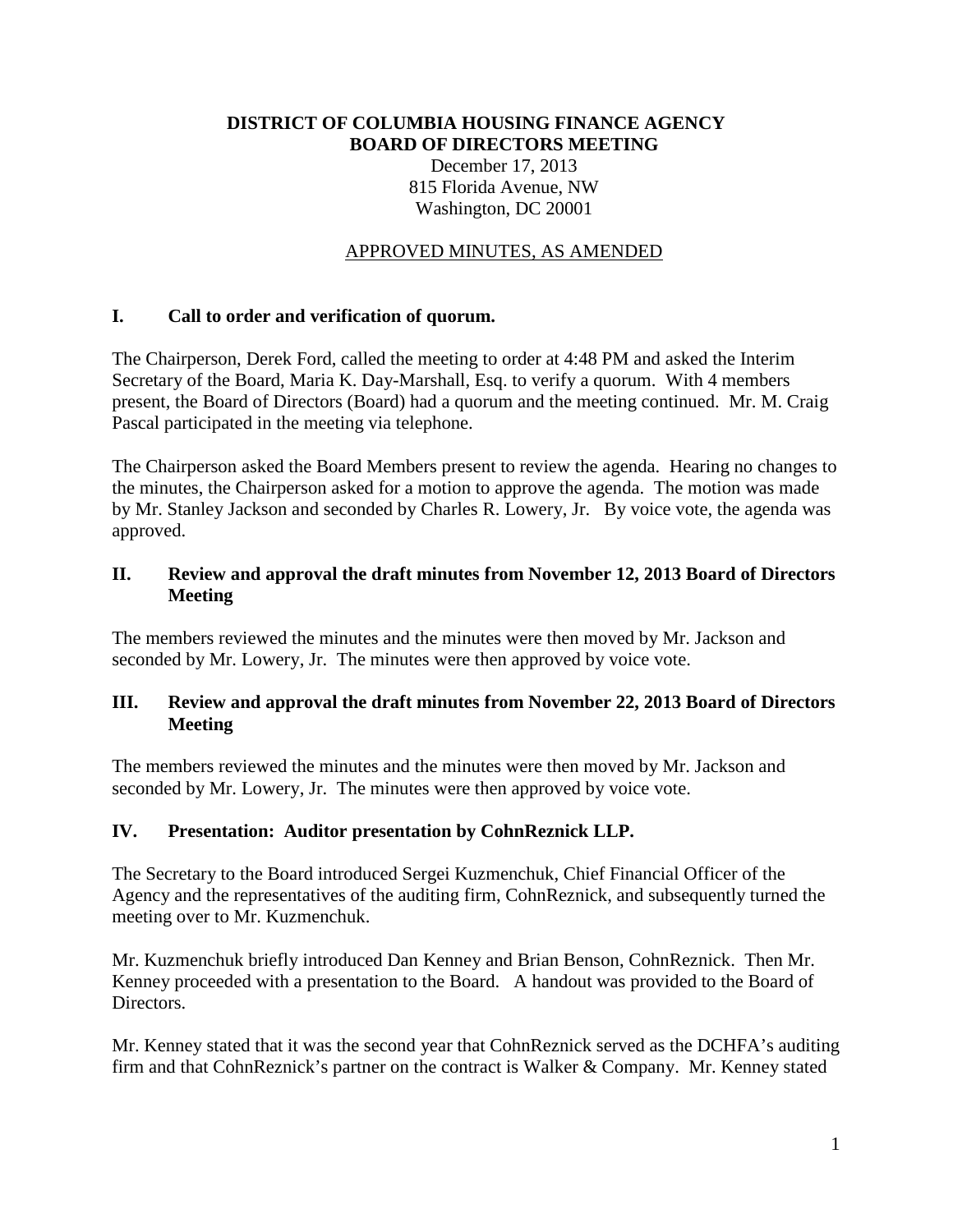that CohnReznick is also working with the Vermont Housing Finance Agency and that some members of the DCHFA's team are also working on the Vermont account.

Mr. Kenney discussed their implementation plan and stated the following:

- Performed interim field work November  $4-8$ <sup>th</sup>
- Draft financial statements on December  $20<sup>th</sup>$
- Wrapping up field work in the first or second week of January
- Other deliverables Hardest Hit Fund, McKinney Saving Act, Internal Controls completed by the end of January

Mr. Kenney stated that the DCHFA staff has provided all the information needed to perform the audit.

Some areas that the auditors will look at are listed below:

- Financial close process
- Pay room
- Bank reconciliations
- Investments
- Interest rate risk for negative arbitrage and credit risk
- Journal entry processing

Mr. Kenney stated there is a new audit and clarity standard so the auditor's report is going to look differently than last year and some different terminology will be used. More details are provided in the handout that was given to the Board of Directors.

Mr. Kenney asked for an overview of the financial review of the former Executive Director. The Chairman stated that the Board would provide that information and that the Board's attorney, Thorn Pozen, would meet with the auditors.

As a note, the statutory deadline for completion of the audit is December 31, 2013.

The auditors will return to the Board of Directors to present their findings in late February 2014.

*(Ms. Leila Batties, Vice Chairperson, arrived at 5:04 pm)*

# **V. Vote to close meeting to discuss the approval of the Lofts at Capital Quarter project and bond transaction, the North LIHTC Residential project and bond transaction, and the Yards Parcel N project and bond transaction.**

The Chairperson called a vote to close the meeting to discuss the approval of the Lofts at Capital quarter project and bond transaction, the North LIHTC Residential project and bond transaction, and the Yards Parcel N project and bond transaction.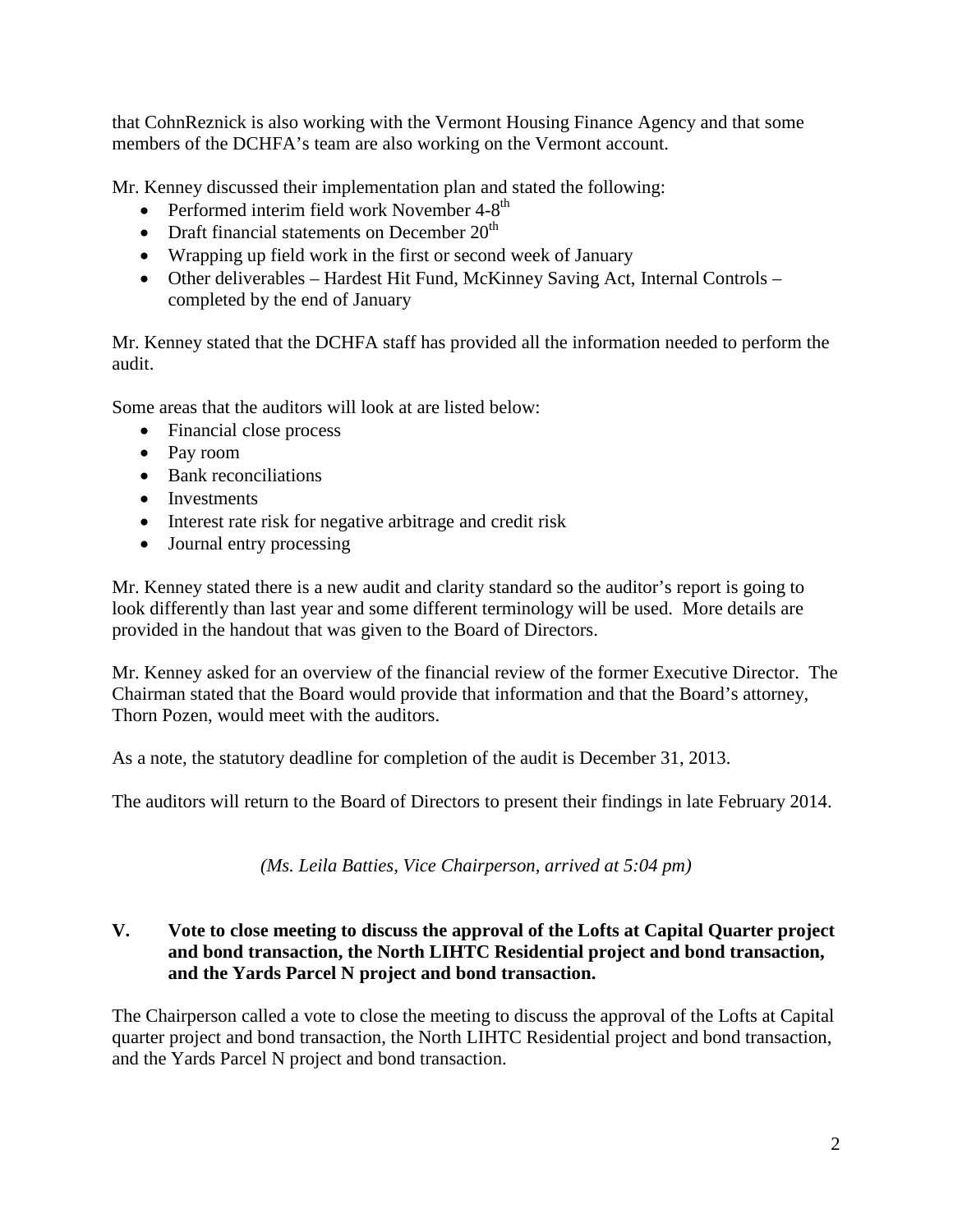Pursuant to the District of Columbia Administrative Procedure Act, the Chairperson of the Board of Directors will call a vote to close the meeting in order to discuss, establish, or instruct the public body's staff or negotiating agents concerning the position to be taken in negotiating the price and other material terms of the Lofts at Capital Quarter project and bond transaction, the North LIHTC Residential project and bond transaction, and the Yards Parcel N project and bond transaction. An open meeting would adversely affect the bargaining position or negotiation strategy of the public body. (D.C. Code  $\S2-405(b)(2)$ ).

A motion was made by Mr. Jackson and seconded by Mr. Lowery, Jr. The Chairperson moved the meeting into a closed session at which time the DCHFA staff presented the projects to the Board of Directors and the Board of Directors asked questions regarding each project.

# **VI. Re-open meeting.**

The Chairperson reopened the meeting at 6:24 PM.

## **VII. Consideration of DCHFA Final Bond Resolution No. 2013-14 for the approval of the Lofts at Capital Quarter project and bond transaction.**

The Secretary read the resolution into the record and the Chairperson asked for a presentation by staff.

Prior to the presentation, Ms. Batties disclosed that Holland and Knight served as the land-use counsel for the underlying approval of the project and it is her understanding that her firm is issuing the zoning opinion related to the property. Ms. Batties stated that she would recuse herself from the discussion and from voting on the matter in order to avoid the appearance of a conflict.

The Secretary asked Mr. Tony Waddell, Director of Public Finance to present the project to the Board of Directors. Mr. Waddell subsequently asked Mr. Edward Pauls, Senior Development Officer, to present the project because Mr. Pauls served as the development officer for the project.

Mr. Pauls and the development team presented the project to the Board of Directors. The Development Team included Steve Green, DC Housing Authority and Dan McCabe, Urban Atlantic. The following was discussed:

- Project overview and stated that the project under consideration is the  $5<sup>th</sup>$  component in the Capper/Carrollsburg development.
- The project is located just south of L Street SE between  $7<sup>th</sup>$  Street SE and a soon to be  $6<sup>th</sup>$ Street SE.
- The Lofts at Capital Quarter includes 195 apartment units of which 39 are public housing units. There will be 172 parking spaces. Additional amenities include a rooftop terrace, a small pool, a ground level terrace, a community room and fitness center.
- The project will be 80% market rate and 20% affordable at 50% area median income.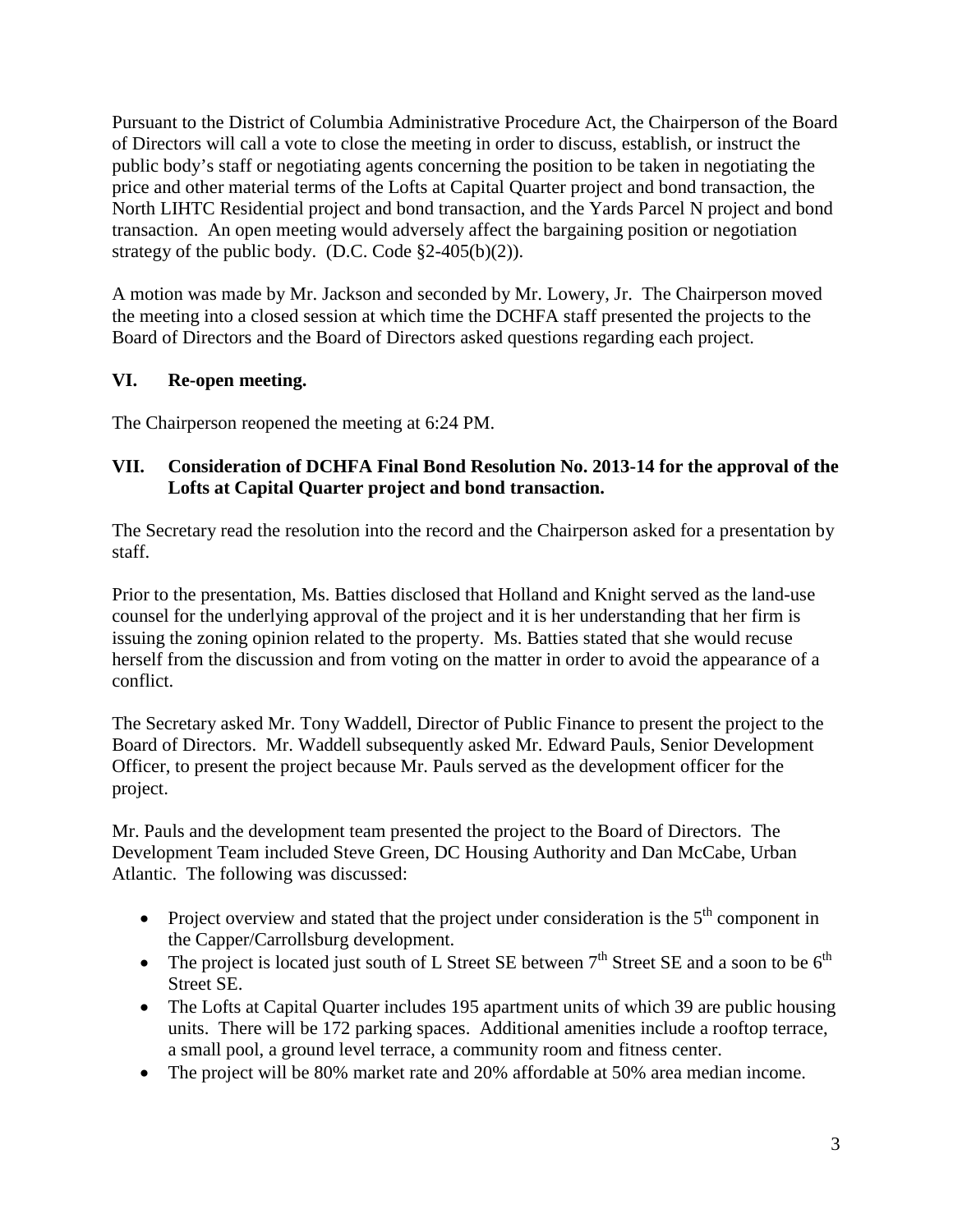- The residents can take advantage of all of the resident services offered by the DC Housing Authority.
- The estimated total development cost is \$54.8 million. The DCHFA will issue \$42 million in long term tax-exempt bonds and \$4.16 million in 4% LIHTC equity will be provided. The DC Housing Authority (DCHA) will provide a rental subsidy for the 39 affordable units through DCHA's Moving To Work (MTW) program.

The Board of Directors asked several questions including:

- Did the DCHA provide the land to the project as your capital contribution? Yes.
- Is this your (DCHA's) first 80/20 transaction? Yes.
- Given that this is the fifth component, how many affordable units will be in the entire development? 707 units.

The resolution was then moved by Mr. Pascal and seconded by Mr. Jackson. After a roll call vote, the resolution passed 4-0-1, with Ms. Batties abstaining.

# **VII. Consideration of DCHFA Resolution No. 2013-08 (G), regarding the appointment of an Interim Executive Director and Interim Secretary to the Board.**

The Chairperson asked for a motion to approve the resolution. Mr. Jackson moved the resolution and Ms. Batties seconded the motion. After a roll call vote, the resolution passed 5-0.

# **VII. Consideration of DCHFA Eligibility Resolution No. 2013-15 for the approval of the North LIHTC Residential project and bond transaction.**

The Secretary read the resolution into the record and the Chairperson asked for a presentation by staff.

The Secretary asked Mr. Anthony Waddell, Director of Public Finance to present the project to the Board of Directors. Mr. Waddell subsequently asked Ms. Denise Nelson, Development Officer, to present the project because Ms. Nelson served as the development officer for the project.

Ms. Nelson and the Development Team presented the project to the Board of Directors. The Development Team representatives included Mr. Buwa Binitie, Dantes Partners and Mr. Kegan Williamson, Dantes Partners. The following was discussed:

- The project is the Hine Junior High School site. It is located at the corner of  $7<sup>th</sup>$  Street SE, Pennsylvania Avenue SE and 8<sup>th</sup> Street SE. It is a block long development that was awarded to the development team in 2009 by the Office of the Deputy Mayor for Planning and Economic Development.
- The master plan for the project is approximately 600,000 square feet of development including 300,000 square feet of parking space (345 spaces), 60,000 square feet of retail, 250,000 square feet of market-rate residential across 158 units, 150,000 square feet of trophy office space and 32,000 square feet of affordable housing.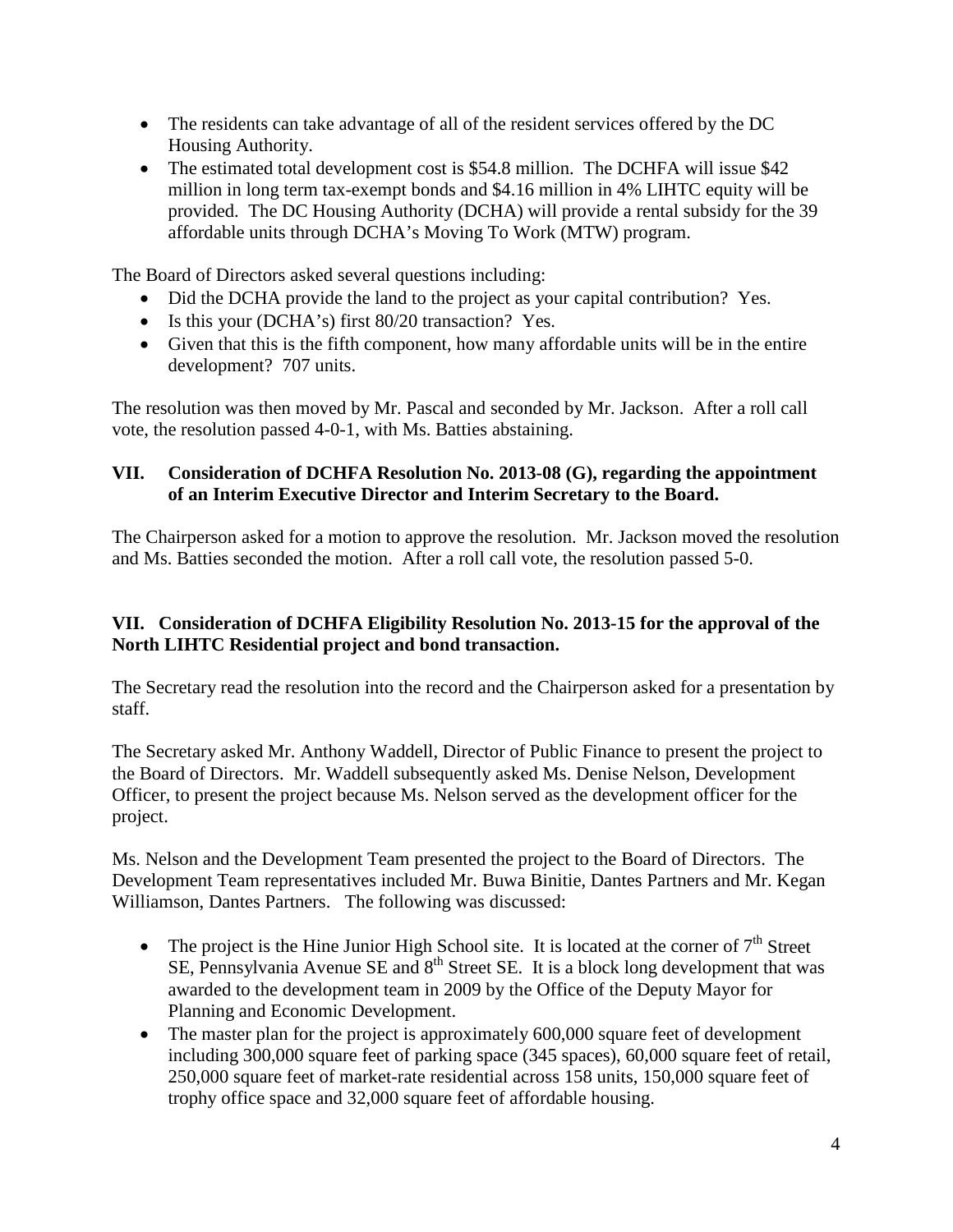• The building under consideration will be 34 units of which five are going to be at 30% area median income and the balance at 60% area median income.

The Board of Directors asked questions including:

- Please explain the \$400,000 per unit cost. The development team responded that the extraordinary expenses are primarily going towards the exterior face of the building, the demolition and the infrastructure needs.
- The development fee seems high. Please explain. The development team responded the fee percentage is within the allowable 15 percent of total development cost.
- Is Mr. Anthony Lanier the guarantor? The development team answered yes.
- There was a question regarding Mr. Lanier's financials; however, the development team representatives were not privy to Mr. Lanier's financials.
- How many affordable units will be on the site? The development team responded that there will be 42 affordable units, out of 150 units.
- The project is going to be marketed to seniors even though the project is not encapsulated as senior? The development team responded yes.
- Will any other phases of the project come back to the DCHFA for financing? The development team responded, no.
- What are your plans for tenant services? The development team responded that the services have not been finalized but they will be prior to requesting the final bond approval.

Ms. Batties disclosed that Holland and Knight represents Eastbanc and Dantes Partners on other matters. Ms. Batties asked the Board of Directors to vote to allow her to vote on the matter. The Chairman asked for a motion. Mr. Pascal moved the motion and Mr. Jackson seconded the motion. The motion was then approved by voice vote.

The resolution was then moved by Ms. Batties and seconded by Mr. Jackson. After a roll call vote, the resolution passed 5-0.

## **VIII. Consideration of DCHFA Resolution No. 2013-13 for the approval of the Yards Parcel N project and bond transaction.**

The Secretary read the resolution into the record and the Chairperson asked for a presentation by staff.

The Secretary asked Mr. Tony Waddell, Director of Public Finance to present the project to the Board of Directors. Mr. Waddell serves as the development officer for the Yards Parcel N project.

Mr. Waddell and the Development Team presented the project to the Board of Directors. Development Team members included Deborah Ratner Salzberg, Forest City Washington and Jason Birnet, Forest City Washington. The following was discussed:

• The entire Yards site was formerly an abandoned Federal site, part of the Southeast Federal Center. Pursuant to an agreement with the District, in 2007, Forest City offered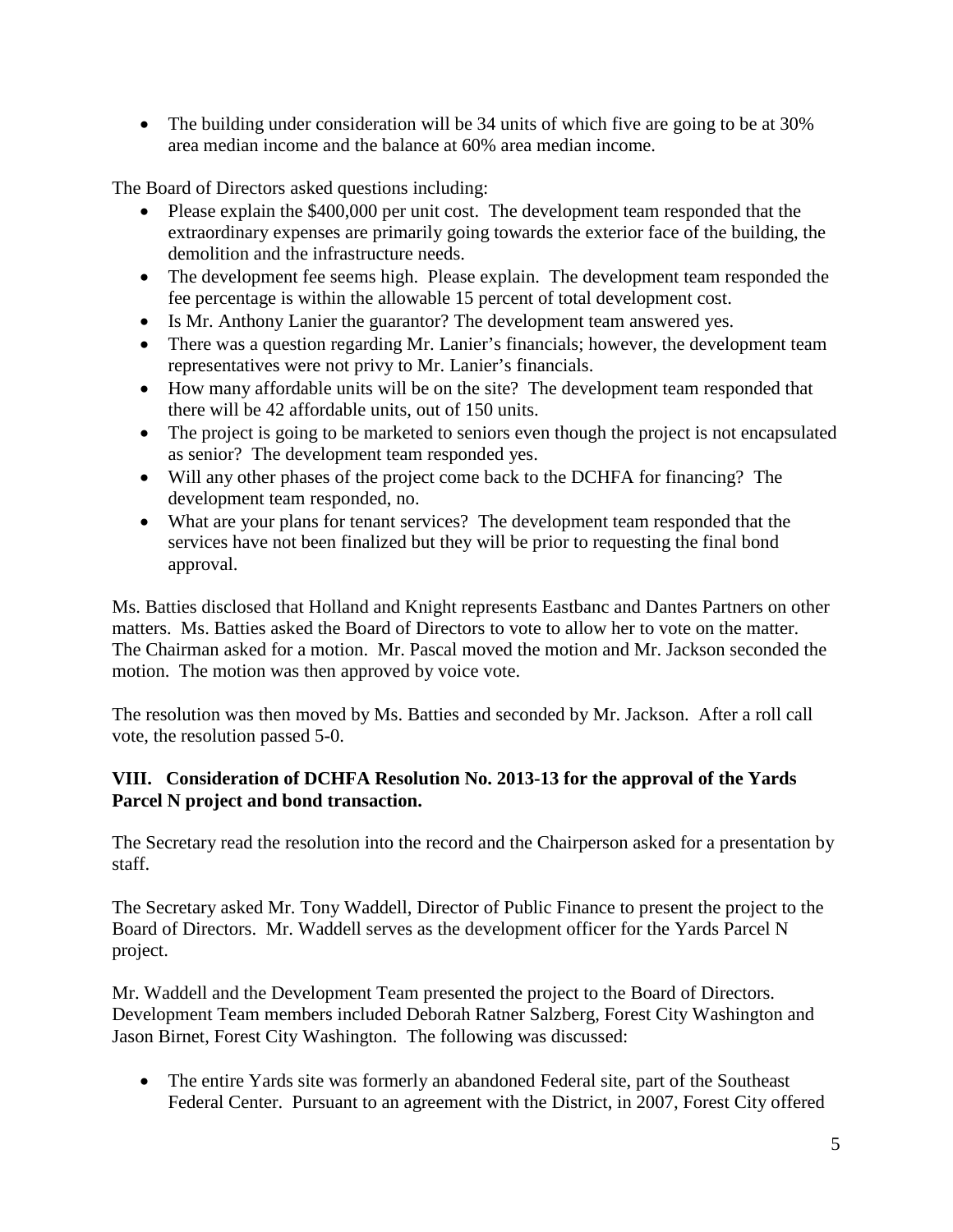to include 20% affordable housing units at 50% area median income, if the DCHFA would finance the affordable housing developments.

- Parcel N is located at Tingey Street and is adjacent to Foundry Lofts, the first project that the DCHFA financed.
- Parcel N is a 327-unit mixed use building that will include ground floor retail and underground parking.
- Parcel N will include 66 units at 50% AMI to meet the 20% test for bond financing. The remainder of the project will be market rate housing.

The Board of Directors asked questions including:

- Please explain the CBE participation at 35%. The development team responded that 35% of the project overall will be 35% CBE thresholds and there will be a special consideration for CBEs located in Ward 8, 7 and 5. In addition, we follow first source new hire requirement of 51%.
- Please explain the mentor/protégé program. The development team responded that the program is one designed by Forest City. The goal of the program is to work closely with the existing community and faith based organizations to properly train, place and retain D.C. residents.
- Are there additional projects that you plan to bring to the DCHFA for financing? The development team answered yes, possibly 5 more projects.
- How do you market your affordable units? The development team responded that they abide by the affirmative fair marketing plans submitted. They outreach to 8 specific community nonprofits and advertise in the newspapers and with the DC Housing Authority. The Board requested that the development team advertise in the Washington Informer, the Afro American and other periodicals distributed in Wards 5, 7, 8.
- Please discuss the micro units. The development team responded that there will be 7 micro units but the micro units will not be affordable dwelling units.

The resolution was then moved by Ms. Batties and seconded by Mr. Jackson. After a roll call vote, the resolution passed 5-0.

# **VI. Discussion of the Financial Software update**

The Secretary introduced Fran D. Makle, Deputy Executive Director who subsequently introduced Thurston Ramey to provide the update. Ms. Makle mentioned that Mr. Ramey was hired in June as the Business Process Manager. Mr. Ramey's role is to analyze the financial management staff's business processes and document the process. Once the documentation process is completed, the DCHFA will then purchase a software system. Mr. Ramey then updated the Board of Directors. The DCHFA plans to issue an RFP in February 2014.

The Chairman asked to continue to be updated, as the plans to issue an RFP progress.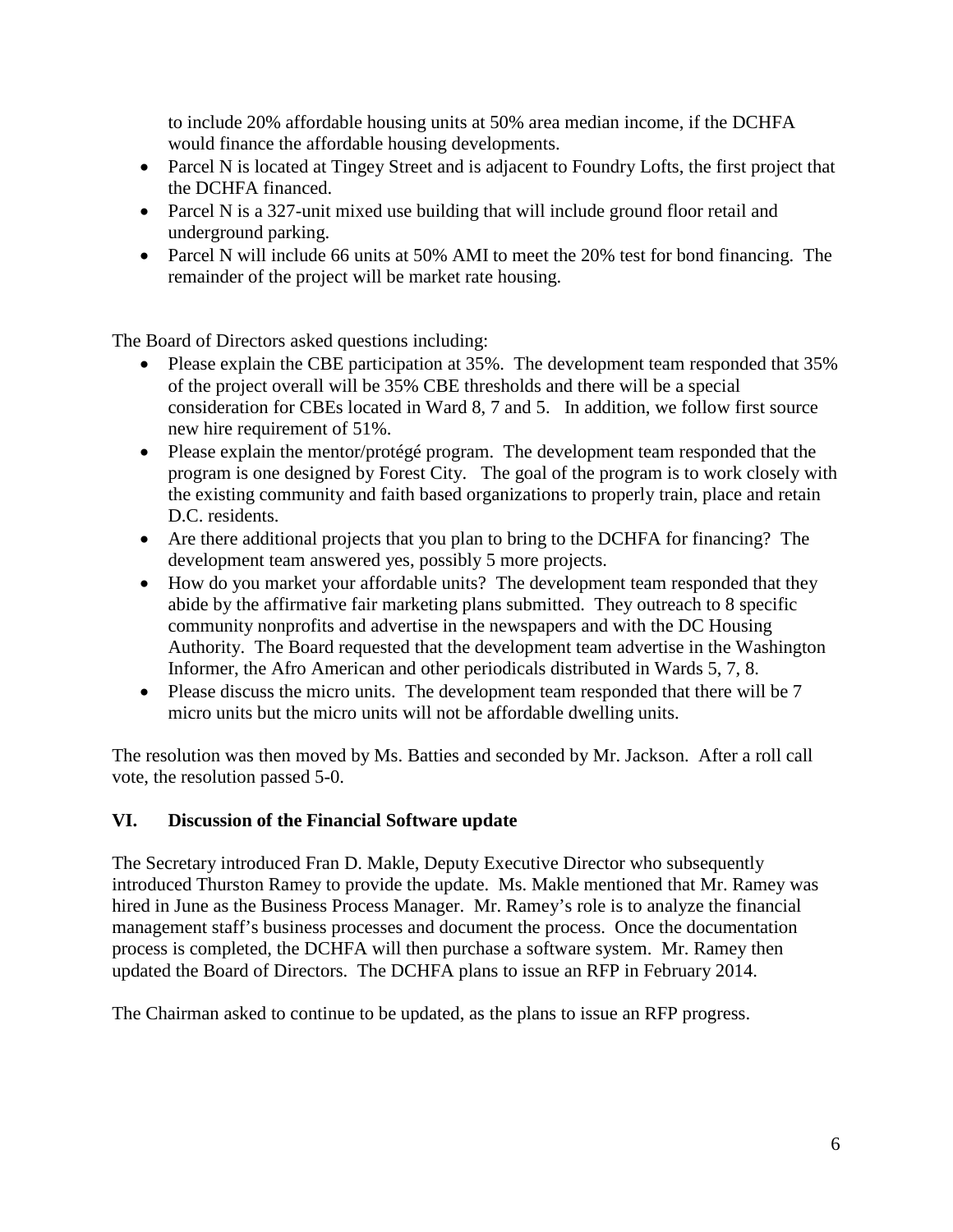## **VII. Discussion: Parkway Overlook Update**

The Secretary introduced Allison Ladd who subsequently provided an update on Parkway Overlook. A presentation was distributed to the Board Members. Ms. Ladd serves as the project manager for Parkway Overlook. La Fonte Nesbitt, Holland and Knight serves as the legal counsel for the project and was present for the meeting. In addition, the former tenants were present during the presentation.

Ms. Ladd discussed the following:

- Project Overview
- Organizational Structure (2001, 2007, 2013)
- Timeline Summary (of events)
- Immediate Next Steps
	- o Continue to maintain a relationship with the former tenants
	- o Receive Final Claim Settlement from HUD
	- o Work with DC WASA regarding the request for an easement
	- o Execute FY14 MOU with DC Housing Authority for maintenance of property
	- o Resolve outstanding property tax liability
	- o Gain title to the property
	- o Dispose of the property

Sergei Kuzmenchuk, CFO, discussed the Financial Impact to the Board.

The former tenants Rufaro Jenkins and Cynthia Eaglin were asked to speak. Ms. Jenkins spoke on behalf of the former tenants. Ms. Jenkins mentioned that her "fight" for affordable housing and diversity within her community in Ward 8. In reference to the property under discussion, they would like homeownership and rental housing options to be available. In addition, they would prefer a negotiated sale rather than another bid process because the bid process takes a longer time. Ms. Jenkins also mentioned that she was pleased that the Mayor committed funds to the project.

Mr. Pascal applauded the leadership of the tenant association for getting the Mayor's commitment to maintain affordability there because of the high cost of construction. Mr. Pascal also thanked Ms. Ladd and Mr. Kuzmenchuk for their detailed presentation.

The Chairman requested that an electronic copy of the presentation be emailed to all Board Members.

#### **XII. Vote to close the meeting to discuss Parkway Overlook.**

Pursuant to the District of Columbia Administrative Procedures Act, the Chairperson of the Board of Directors called a vote to close the meeting in order to consult with an attorney to obtain legal advice and to preserve the attorney-client privilege between an attorney and a public body, or to approve settlement agreements; provided that, upon request, the public body may decide to waive the privilege. An open meeting would adversely affect the attorney-client privilege of the Agency related to Parkway Overlook. (D.C. Code 2-575(b)(4)(A)).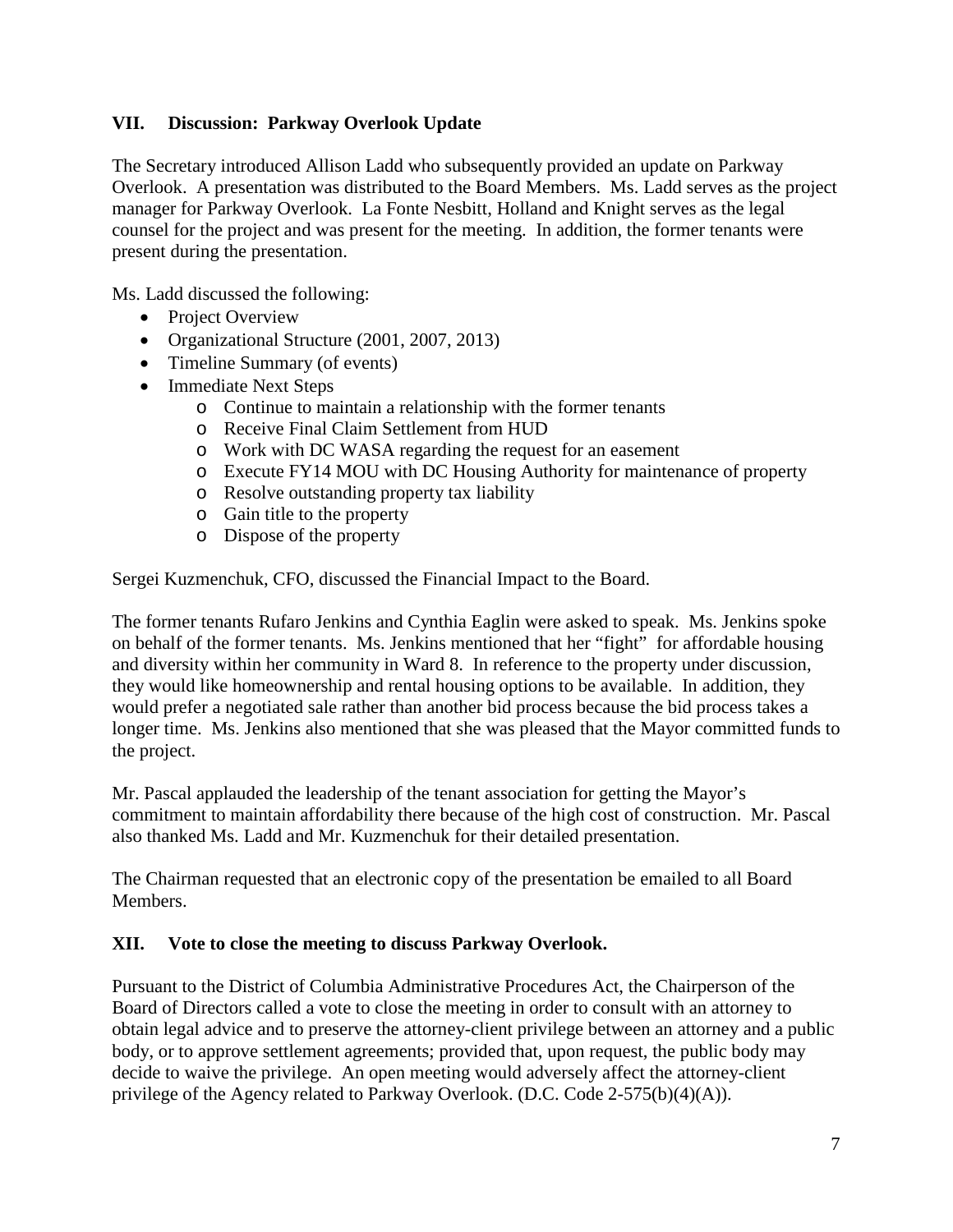## **XIII. Re-open the meeting.**

Upon the conclusion of the closed meeting, the Chairperson reopened the meeting.

### **VIII. Interim Executive Director's Report.**

The Interim Executive Director updated the Board Members regarding the following:

- Rating Agencies Both rating agencies have contacted the DCHFA. Moody's would like to meet with the DCHFA in January. Moody's would also like to talk with the Board of Directors regarding the leadership change. Standard and Poor's will be speaking with the Interim Executive Director and CFO in the near term and Ms. Day-Marshall will keep the Board Members updated.
- HomeSaver Program The HomeSaver Program has reached full-program funding commitment. As of November 22, the DCHFA has suspended new application intake. Ms. Carisa Stanley, Director, Single Family Programs provided a more detailed update.
	- o Received funding from U.S. Treasury in 2010.
		- $\bullet$  \$21.1 million
	- o Estimate that the program will assist about 750 families. 602 families have been assisted to date.
	- o Homeownership Retention 95% of all borrowers have sustained homeownership in the past 24 months
	- o Assistance was provided in every ward of the city.

Ms. Day-Marshall commended the single family team and Ms. Makle for their work on HomeSaver. Ms. Day-Marshall stated that the team is a "leader among our peers".

## **IX. Other Business.**

The Chairman discussed an upcoming tax credit conference. The Chairman requested that the Executive Director and Director of Public Finance attend.

The Chairman also commended the staff on arranging a nice holiday event.

The Chairman stated that the next meeting will be in January. It will be on the annual meeting on January 14, 2014.

## **X. Adjournment.**

The meeting adjourned at 8:36 PM.